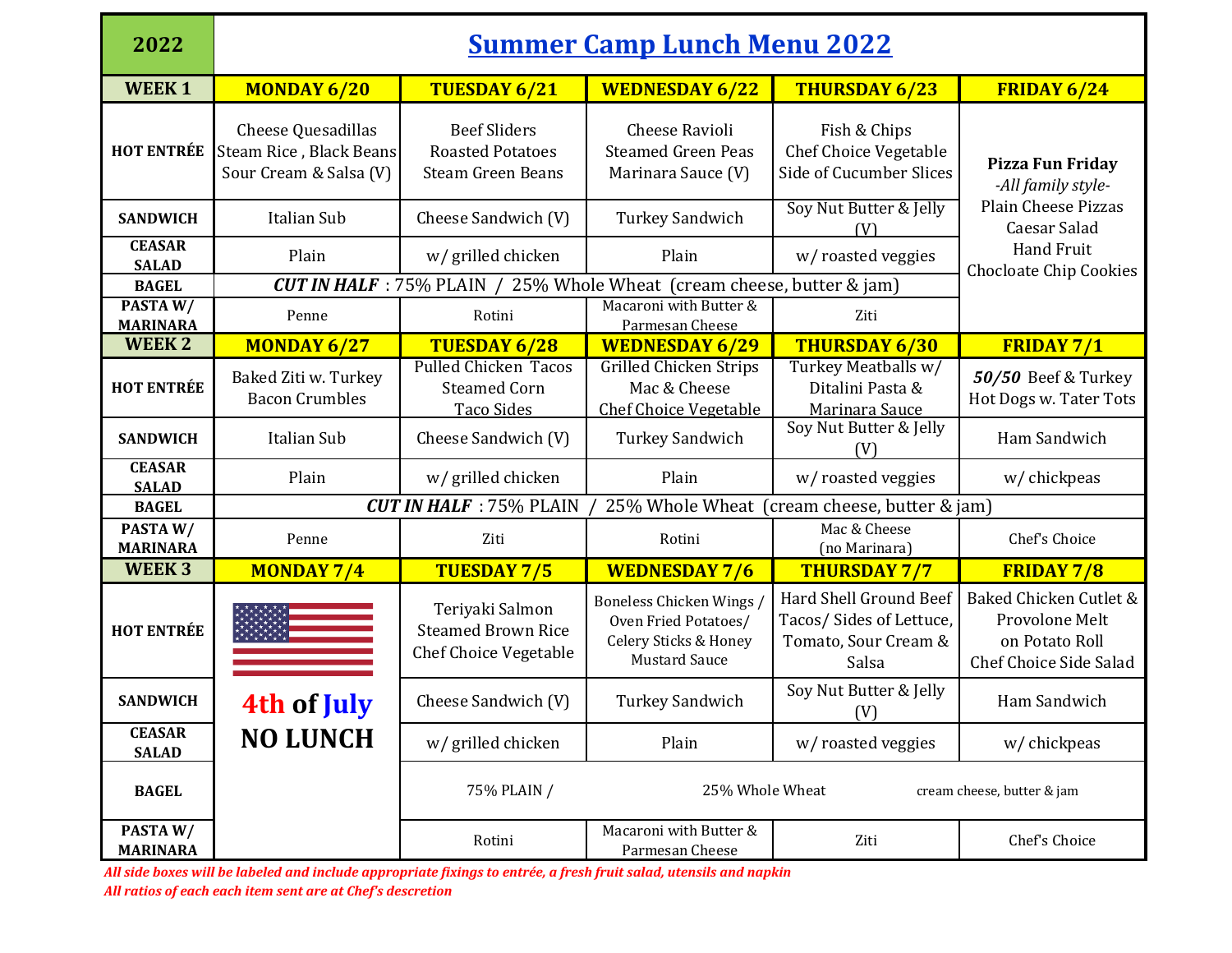| 2022                          | <u>Summer Camp Lunch Menu 2022</u>                                                       |                                                                              |                                                                                                 |                                                                                           |                                                                                      |  |  |
|-------------------------------|------------------------------------------------------------------------------------------|------------------------------------------------------------------------------|-------------------------------------------------------------------------------------------------|-------------------------------------------------------------------------------------------|--------------------------------------------------------------------------------------|--|--|
| <b>WEEK4</b>                  | MONDAY 7/11                                                                              | <b>TUESDAY 7/12</b>                                                          | <b>WEDNESDAY 7/13</b>                                                                           | <b>THURSDAY 7/14</b>                                                                      | <b>FRIDAY 7/15</b>                                                                   |  |  |
| <b>HOT ENTRÉE</b>             | Cheese Quesadillas<br>Steam Rice, Black Beans<br>Sour Cream & Salsa (V)                  | <b>Beef Sliders</b><br><b>Roasted Potatoes</b><br><b>Steam Green Beans</b>   | <b>Cheese Ravioli</b><br><b>Steamed Green Peas</b><br>Marinara Sauce (V)                        | Fish & Chips<br><b>Chef Choice Vegetable</b><br>Side of Cucumber Slices                   | <b>Roasted Chicken</b><br>Drumsticks<br><b>Brown Rice</b><br>Chef's Choice Vegetable |  |  |
| <b>SANDWICH</b>               | Italian Sub                                                                              | Cheese Sandwich (V)                                                          | <b>Turkey Sandwich</b>                                                                          | Soy Nut Butter & Jelly<br>(V)                                                             | Ham Sandwich                                                                         |  |  |
| <b>CEASAR</b><br><b>SALAD</b> | Plain                                                                                    | w/ grilled chicken                                                           | Plain                                                                                           | w/roasted veggies                                                                         | w/ chickpeas                                                                         |  |  |
| <b>BAGEL</b>                  | 75% PLAIN / 25% Whole Wheat (cream cheese, butter & jam)                                 |                                                                              |                                                                                                 |                                                                                           |                                                                                      |  |  |
| PASTAW/<br><b>MARINARA</b>    | Penne                                                                                    | Ziti                                                                         | Rotini                                                                                          | Mac & Cheese<br>(no Marinara)                                                             | Chef's Choice                                                                        |  |  |
| <b>WEEK 5</b>                 | MONDAY 7/18                                                                              | <b>TUESDAY 7/19</b>                                                          | <b>WEDNESDAY 7/20</b>                                                                           | <b>THURSDAY 7/21</b>                                                                      | <b>FRIDAY 7/22</b>                                                                   |  |  |
| <b>HOT ENTRÉE</b>             | Baked Ziti w. Turkey<br><b>Bacon Crumbles</b>                                            | <b>Pulled Chicken Tacos</b><br><b>Steamed Corn</b><br><b>Taco Sides</b>      | Grilled Chicken Strips<br>Mac & Cheese<br><b>Chef Choice Vegetable</b>                          | Turkey Meatballs w/<br>Ditalini Pasta &<br>Marinara Sauce                                 | 50/50 Beef & Turkey<br>Hot Dogs w. Tater Tots                                        |  |  |
| <b>SANDWICH</b>               | <b>Italian Sub</b>                                                                       | Cheese Sandwich (V)                                                          | <b>Turkey Sandwich</b>                                                                          | Soy Nut Butter & Jelly<br>(V)                                                             | Ham Sandwich                                                                         |  |  |
| <b>CEASAR</b><br><b>SALAD</b> | Plain                                                                                    | w/ grilled chicken                                                           | Plain                                                                                           | w/roasted veggies                                                                         | w/ chickpeas                                                                         |  |  |
| <b>BAGEL</b>                  | 75% PLAIN / 25% Whole Wheat (cream cheese, butter & jam)                                 |                                                                              |                                                                                                 |                                                                                           |                                                                                      |  |  |
| PASTAW/<br><b>MARINARA</b>    | Penne                                                                                    | Rotini                                                                       | Macaroni with Butter &<br>Parmesan Cheese                                                       | Ziti                                                                                      | Chef's Choice                                                                        |  |  |
| WEEK 6                        | <b>MONDAY 7/25</b>                                                                       | <b>TUESDAY 7/26</b>                                                          | <b>WEDNESDAY 7/27</b>                                                                           | <b>THURSDAY 7/28</b>                                                                      | <b>FRIDAY 7/29</b>                                                                   |  |  |
| <b>HOT ENTRÉE</b>             | <b>BBQ Pulled Chicken</b><br><b>Sliders Chef Choice</b><br>Vegetable Side of<br>Coleslaw | Teriyaki Salmon<br><b>Steamed Brown Rice</b><br><b>Chef Choice Vegetable</b> | Boneless Chicken Wings<br>Oven Fried Potatoes/<br>Celery Sticks & Honey<br><b>Mustard Sauce</b> | <b>Hard Shell Ground Beef</b><br>Tacos/Sides of Lettuce,<br>Tomato, Sour Cream &<br>Salsa | Baked Chicken Cutlet &<br>Provolone Melt<br>on Potato Roll<br>Chef Choice Side Salad |  |  |
| <b>SANDWICH</b>               | Italian Sub                                                                              | Cheese Sandwich (V)                                                          | <b>Turkey Sandwich</b>                                                                          | Soy Nut Butter & Jelly<br>(V)                                                             | Ham Sandwich                                                                         |  |  |
| <b>CEASAR</b><br><b>SALAD</b> | Plain                                                                                    | w/ grilled chicken                                                           | Plain                                                                                           | w/roasted veggies                                                                         | w/ chickpeas                                                                         |  |  |
| <b>BAGEL</b>                  | 75% PLAIN / 25% Whole Wheat (cream cheese, butter & jam)                                 |                                                                              |                                                                                                 |                                                                                           |                                                                                      |  |  |
| PASTAW/<br><b>MARINARA</b>    | Penne                                                                                    | Ziti                                                                         | Rotini                                                                                          | Mac & Cheese<br>(no Marinara)                                                             | Chef's Choice                                                                        |  |  |

*All side boxes will be labeled and include appropriate fixings to entrée, a fresh fruit salad, utensils and napkin All ratios of each each item sent are at Chef's descretion*